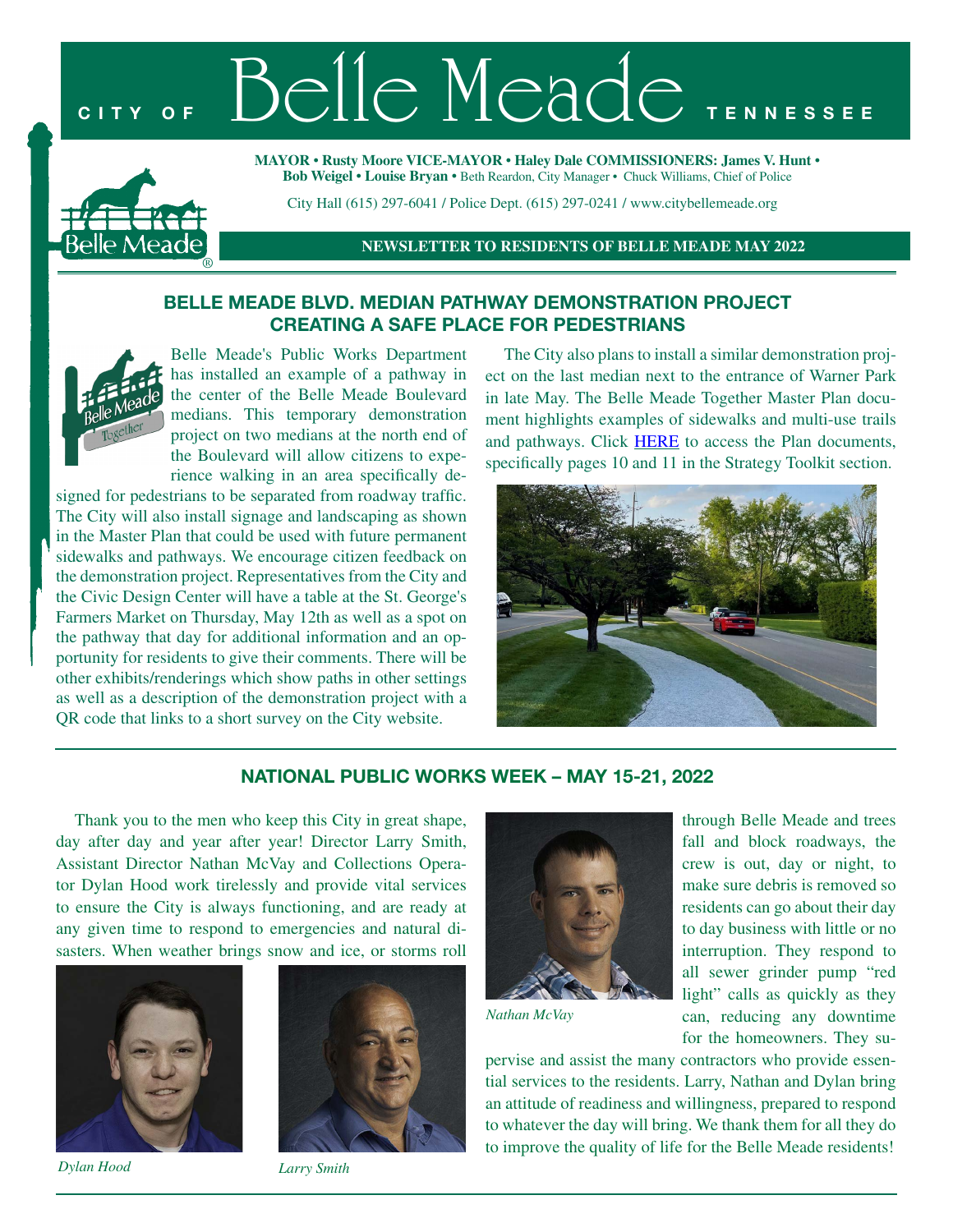

## **FROM THE POLICE DEPARTMENT – CHIEF CHUCK WILLIAMS**

The Belle Meade Police Department is starting a peer support program in May 2022. This program will help officers in middle

Tennessee that may be going through a difficult time and would like someone to talk to about their situation. Several middle Tennessee agencies will be partnering with us to provide multiple avenues for officers to reach out if they need help. Police suicides are a real issue that law enforcement is facing. Since 2017, 1,032 officers have taken their own life.

Officer David Read attended training in Evansville, IN, to help prepare him to be a peer supporter. Officer

Read (pictured) has been a police officer for more than forty years. There is not much he has not seen throughout his career. He volunteered to serve in this capacity, and I am grateful for his willingness to help his peers.





## **UPDATE ON THE EASTERN BLUEBIRD BOXES ON BELLE MEADE BOULEVARD**

John Carreau of the Wood Thrush Shop, has been monitoring the four bluebird boxes placed on the median of Belle Meade Boulevard earlier this year. He inspected the boxes on April 25th, and was happy to report the following:

- Box 1, 5 bluebird babies about 2-3 days old.
- Box 2, 5 Bluebird eggs
- Box 3, a completed bluebird nest
- Box 4, 5 bluebird babies, about 2 days old







## **RECAP OF BOARD OF COMMISSIONERS' MEETINGS The Commissioners took action on the following items at the meeting on , 2022:**



- Haley Dale was elected as Vice-Mayor for the remainder of this term. After the November elections, the commissioners will elect a Mayor and Vice-Mayor for the next twoyear term.
- Approved the purchase of a new pressure washer for the Public Works Dept. at the lowest of three estimates, from Parrish Equipment for \$4,500.00.
- A budget not to exceed \$6,000 was approved for the Belle Meade Boulevard Median Pathway Demonstration project to purchase materials for the pathway and rental of equipment for the installation.
- Approved the Interlocal Agreement with the City of Forest Hills to allow them to install their video security cameras in two Belle Meade camera boxes on utility poles located at Lynwood Blvd & Tyne Blvd., and Chickering Road & Chickering Lane. Forest Hills will share in the cost of electrical and wireless connectivity charges.
- Approved the following invoices over \$5,000:
	- o Certified Labs & Service, Inc. \$ 5,571.20 o Commonwealth Chemical Inc. \$ 24,900.00 o Straeffer Pump & Supply, Inc.  $$ 12,840.00$ 
		- o Sessions Paving Company \$101,483.00
- Approved the recommendation for executive search firm of Baker-Tilly at the all inclusive price of \$24,500.00.
- Approved on first reading Ordinance 2022-2, Amending Section 12-302(5) of the Belle Meade Code to Increase the Stormwater User Fee from \$7.47 per Equivalent Residential Unit (ERU) to \$22.41 per ERU, to be effective July 1, 2022.
- Approved Resolution 2022-05, Amending Resolution 2021-05 Establishing Amounts of Fees to be Charged for Permit Fees and Other Fees, specifically Historic Zoning Commission appeal fees and City Court online Traffic School fees.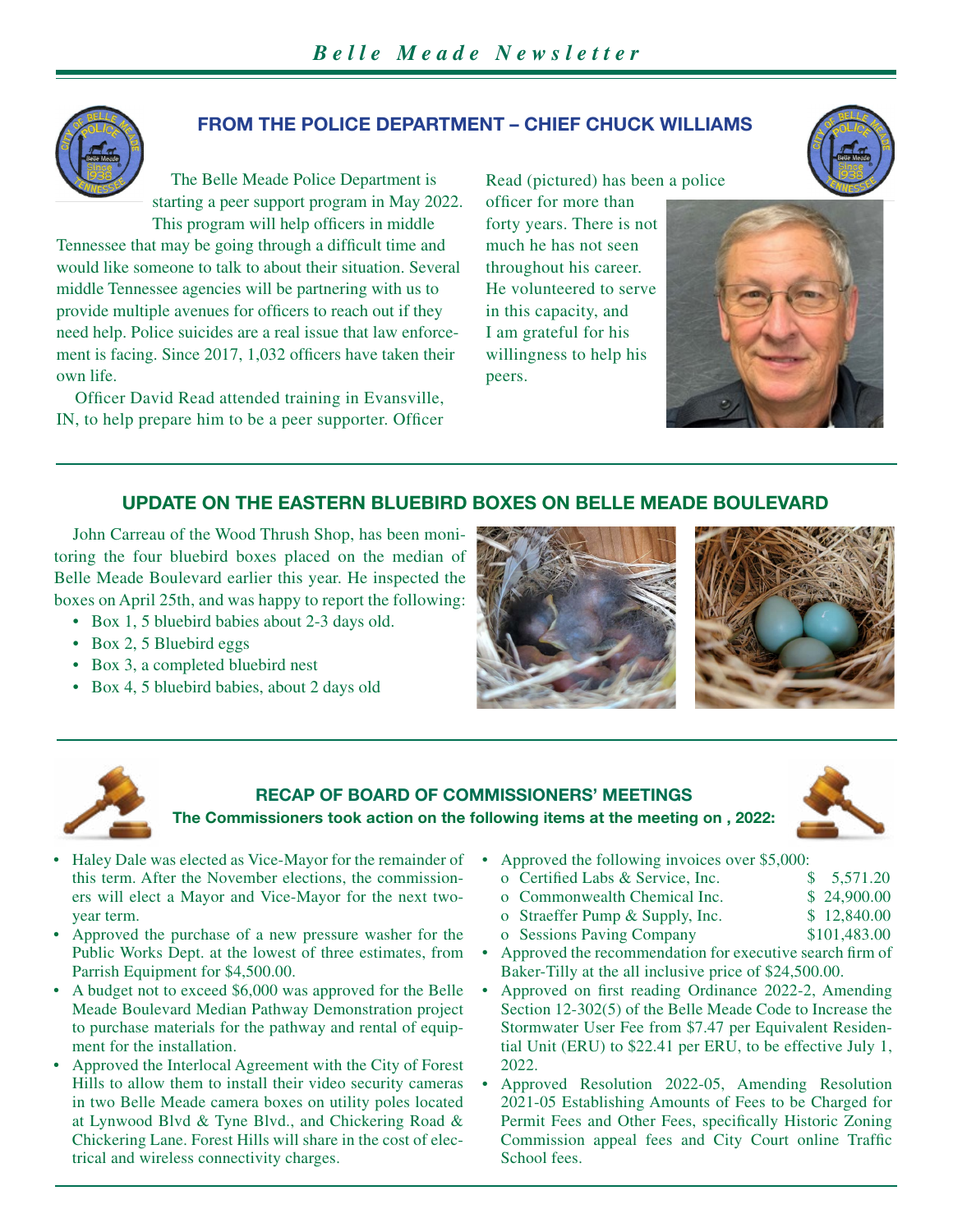## *CERES SOCIETY DONATIONS – APRIL 2022*

Mr. & Mrs. R. Craig Laine

# **OAK SOCIETY-\$1,000 or**

**more** Mr. & Mrs. Rajeev Amara Dr. & Mrs. David Bayer Mr. & Mrs. Bradford Blevins Mr. & Mrs. Jack Bovender, Jr. Mr. & Mrs. Andrew Byrd Mr. Michael Dixon & Mr. Brian Setzer Mr. & Mrs. Bryan Frist, The Community Foundation of Middle Tennessee Mr. & Mrs. Britt Hunt Mr. & Mrs. James V. Hunt, Sr. Mr. & Mrs. Joseph Ledbetter Mr. & Mrs. Robert McCabe Mr. & Mrs. John Menefee Mr. & Mrs. Richard Miller Mr. & Mrs. Jim Nantz Mr. & Mrs. Keith Pitts Mr. & Mrs. Frederic Scarola Ms. Julia Carell Stadler Mr. Frank Strausser Mr. & Mrs. Donald Taylor Mr. & Mrs. James Turner Mr. & Mrs. Thomas Zerfoss, III

#### **MAGNOLIA SOCIETY- \$500-\$999**

Mr. & Mrs. David Amiot Mr. & Mrs. J. Barry Banker Mr. & Mrs. Lindsay Bohannon Mr. & Mrs. David Brown Mr. & Mrs. George Bullard Mr. & Mrs. Will Cheek Mr. & Mrs. Brian Cook Mr. & Mrs. Kevin Crumbo Mr. & Mrs. Allen Damon Dr. & Mrs. Ben Davis Mr. & Mrs. Marty Dickens Dr. & Mrs. Jeffrey Eskind Mr. & Mrs. John Esposito Mr. & Mrs. Paul Gravette Dr. & Dr. Jeffrey Hymes Mr. & Mrs. David Ingram Mr. Burton Jablin & Mr. Barron **Patterson** Mr. & Mrs. Daniel Lechleiter Mr. & Mrs. Martin John Mackin **Eleanor McCulty** Dr. & Mrs. Robert Pilkinton Mr. & Mrs. Richard Rodgers Mr. & Dr. Joseph Russell Mr. & Mrs. John Sangervasi Mr. & Mrs. Marc Stengel Mr. & Mrs. William Sullivan Dr. & Mrs. John Warner Mr. & Mrs. Jeffrey Webb Mr. & Mrs. David Wilds Mr. & Mrs. Jay Williams, Jr.

#### **TULIP SOCIETY-\$250-\$499**

Mr. & Mrs. Alan Abrams Mr. & Mrs. Francis Adelman Mr. & Mrs. Kristopher Ahrend Dr. & Mrs. Douglas Altenbern, Jr. Mr. & Mrs. Frank Bass Mr. Russell Bates Mrs. James Bradford, Jr. Mr. & Mrs. Edward Brown Mr. & Mrs. Kent Burns Mr. & Mrs. Barney Byrd Mr. & Mrs. Billy Ray Caldwell Mr. & Mrs. John Campbell, III Mr. & Mrs. Rick Carlton Mr. & Mrs. John Chadwick Mr. & Mrs. Dean Chase Mr. & Mrs. Dudley Cheadle Mr. & Mrs. Neely Coble Mr. & Mrs. Robert Coleman Ms. Nancy Cooke Mrs. Thomas Corcoran Mr. & Mrs. Jim Crossman Mr. & Mrs. Douglas Cruickshanks, Jr. Mr. & Mrs. J. Page Davidson Mr. & Mrs. Joe Dickerson Mr. & Mrs. Adam Dretler Mr. & Mrs. William Earthman Mr. & Mrs. Charles Elcan Mr. & Mrs. Seth Eskind Mrs. Irwin Eskind Mr. & Mrs. Robert Falk Mr. & Mrs. Imaan Ferdowsi Mr. & Mrs. Lyle Finley Mr. & Mrs. Richard Fitzgerald Mr. & Mrs. Steve Fridrich Dr. & Mrs. Robert Frist Dr. Thomas Frist, Jr. Mrs. Cecile Gideon Mr. John Gilbert Mr. & Mrs. Lee Greathouse Mr. & Mrs. Nathaniel Greene Mr. & Mrs. Peter Grimaldi Mr. & Mrs. Jerry Hancock Mr. & Mrs. Miller Harris Dr. & Dr. J. Matthew Hassan Mrs. Spencer Hays Mr. & Mrs. Erik Herbert Mr. & Mrs. Marion Hickerson Mr. & Mrs. Stephen Horrell Mr. & Mrs. James Hundley Mr. & Mrs. Jerry Ishee Mr. & Mrs. Granberry Jackson Mr. & Mrs. Robert Jackson Mrs. Mary L. Jones Mr. Bill Justus Mr. & Mrs. Everett Kelley Mr. & Mrs. Stephen Kerr Mr. & Mrs. Randall Kinnard Mr. & Mrs. Robert Kitchel

Theresa Lapidus & Judy Feudenthal Dr. & Mrs. John Lea, IV Mr. & Mrs. J. Banks Link Mrs. Margaret Lovett Mr. & Mrs. Robert Lowe, Jr. Mr. & Mrs. Patrick Lowry Mr. & Mrs. Louis Marchetti Ms. Ellen Martin Mrs. Alice Mathews Mr. & Mrs. Harry Hill McAlister Mr. & Mrs. David McClellan Mr. & Mrs. Robert McDugald Mary McEniry Mr. & Mrs. French McKnight, Jr. Mr. & Mrs. Michael McWherter Mr. & Mrs. Matthew Miller Dr. & Dr. Fernando Miranda Mr. & Mrs. Benjamin Mitchell Mr. & Mrs. Rock Morphis Ms. Katherine Murfree Mr. & Mrs. Robert Napier Mr. & Mrs. Alex Palmer Mr. & Mrs. R. Thomas Patten Mr. & Mrs. Harry Peffen Dr. & Mrs. Kenneth Petroni Mr. & Mrs. Johnny Phipps Mr. & Mrs. Jimmy Pickel Mr. & Mrs. Mark Price Dr. & Mrs. Robert Ripley Mr. & Mrs. Stephen Riven Ms. Barbara Rogers Dr. & Mrs. Craig Rutland Mr. & Mrs. John Scott Mr. & Mrs. Gary Slaughter Mr. & Mrs. Mark Spivey Mr. & Mrs. William Stevenson Mrs. Jane Tarkington Ms. Diana Thompson Mr. & Mrs. Monte Turner Dr. & Mrs. Daniel Viner Mr. & Mrs. Mal Wall Mr. & Mrs. James Ward, III Mr. & Mrs. Robert Weigel Mrs. Sandra Welborn, Jr. Mr. Joshua Wheeler & Jennifer Johnson Mr. & Mrs. William Wilson Mrs. Roberta Witherspoon Mr. & Mrs. Gar Bo Wong

#### **CERES SOCIETY – UNDER \$250**

Mr. & Mrs. Douglas Altenbern, Sr. Mr. & Mrs. Henry Bright Mr. Thomas Cowan Ms. Polly Cummins Mr. & Mrs. Harry Demetros

Mr. & Mrs. Jorge Dominicis Mr. & Mrs. M. Houston Estes Dr. & Mrs. Sam Girgus Dr. & Mrs. Robert Mallard Mr. & Mrs. E. Patrick McIntyre, Jr. Dr. & Mrs. Anthony Meluch Mrs. Marlene Eskind Moses Mr. & Mrs. Robert Ramsey Dr. & Mrs. Manuel Sir Mr. & Mrs. Gary Lee Smith Mr. & Mrs. Christopher Whitson

#### **CERES DONATIONS IN MEMORY OF:**

Anonymous Donation in **Memory of: Elizabeth "Liz" Smith Bass** Mr. & Mrs. J. Barry Banker in **Memory of: Mr. Tom Corcoran** Mr. & Mrs. Frank Bass in **Memory of: Elizabeth "Liz" Smith Bass** Mrs. Tom Corcoran in **Memory of: Mrs. Phyllis Alper** Mr. Thomas Cowan in **Memory of: Mrs. Sue McCarley** Mr. & Mrs. James Hundley in **Memory of: Jeannette Hundley** Mr. & Mrs. Gary Lee Smith in **Memory of: Gen. Robert E. Lee, C.S.A. Lt. Col. Marvin Bernard Schultz, US Army, WWII Captain Meredith Caldwell, Jr., US Army, WWII Julia Reed, An American Writer** Mrs. Sandra Welborn in **Memory of: Master Gardener Samuel K. Welborn, Jr.**

#### **CERES DONATIONS IN HONOR OF:**

Dr. & Mrs. Douglas Altenbern, Jr.  **In Honor of City Manager Beth Reardon**

Mr. & Mrs. James V. Hunt, Sr. In Honor & Appreciation of  **The Ceres Society and The Beautification Committee Members**